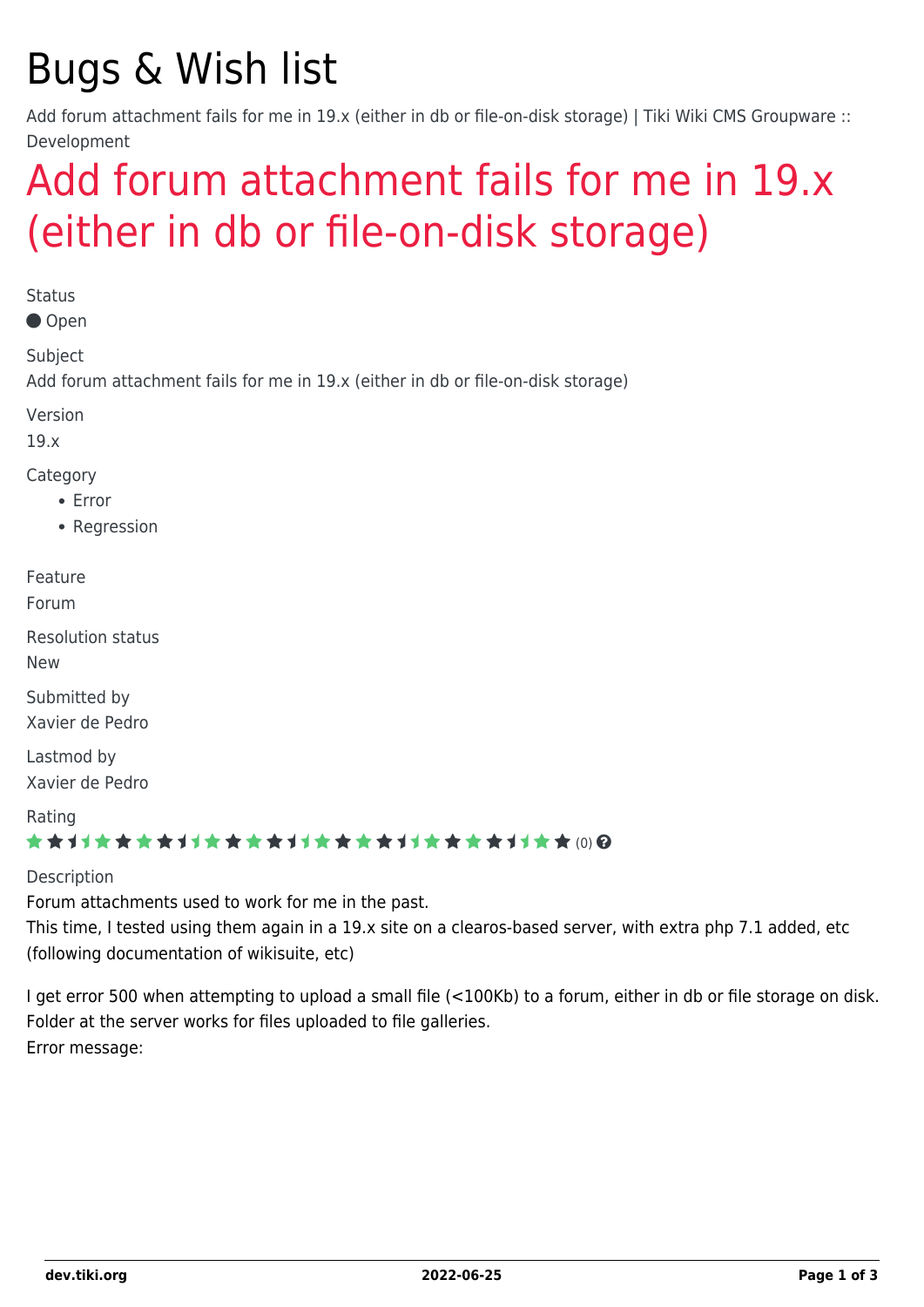```
[root@server user]# tail /var/opt/rh/rh-php71/log/php-fpm/www-error.log
  thrown in /var/www/virtual/example.org/html/lib/comments/commentslib.php on line 121
[10-Dec-2018 11:27:09 Europe/Madrid] PHP Fatal error: Uncaught Error: Class 'Perm' not found
in /var/www/virtual/example.org/html/lib/comments/commentslib.php:121
Stack trace:
#0 /var/www/virtual/example.org/html/lib/comments/commentslib.php(3939):
Comments->add thread attachment(Array, '43', Array, 'Solicitud Audit...',
'application/msw...', 58880, 0, 0, Resource id #10, '')
#1 /var/www/virtual/example.org/html/comments.php(178): Comments->post in forum(Array, Array,
Array, Array)
#2 /var/www/virtual/example.org/html/tiki-view forum thread.php(279):
include_once('/var/www/virtua...')
#3 /var/www/virtual/example.org/html/route.php(316): include('/var/www/virtua...')
#4 {main}
  thrown in /var/www/virtual/example.org/html/lib/comments/commentslib.php on line 121
```
Importance 5 Easy to solve? 6 Priority 30 Demonstrate Bug (Tiki 19+) This bug has been demonstrated on show2.tikiwiki.org

#### [SVN update](#page--1-0)

Ticket ID 6972

Created Monday 10 December, 2018 11:12:12 GMT-0000 by Xavier de Pedro

LastModif Monday 10 December, 2018 11:12:12 GMT-0000

### Comments

## Attachments

| filename                     | created | hits | comment | version | filetype |
|------------------------------|---------|------|---------|---------|----------|
| No attachments for this item |         |      |         |         |          |

The original document is available at